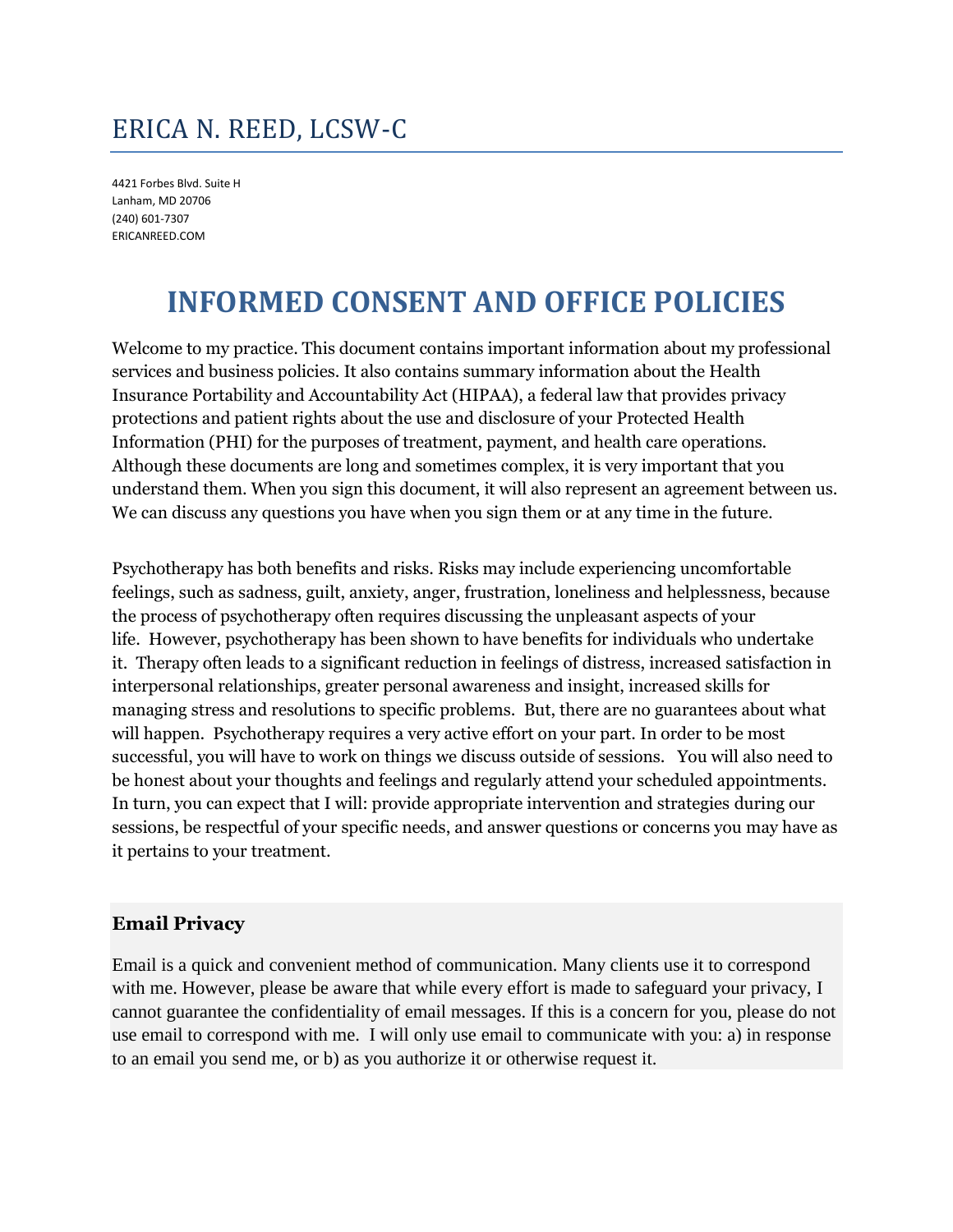## ERICA N. REED, LCSW-C

### **Collaboration with Professional Referral Source**

If you have been referred by another professional (i.e. mental health provider, lawyer, physician, psychiatrist, etc.), it is customary for me to contact your referral source to acknowledge the referral at the beginning of treatment. Your signature at the bottom of this form is your consent for this communication to take place. If you do not give your consent for this communication, or if this is not applicable to you, please leave this section blank.

### If Applicable:

Name of Professional Referral Source and Phone Number (If Available)

### **Appointments and Cancellations**

Appointments will ordinarily be 45-50 minutes in duration, once per week. The frequency of sessions is largely based on your needs and situation. The time scheduled for your appointment is assigned to you and you alone. If you need to cancel or reschedule a session, I ask that you provide me with 24 hours notice. If you miss a session without canceling, or cancel with less than 24 hour notice, my policy is to charge a fee of \$65 to be paid at the next appointment.

**Initial here:** I am aware of and agree to pay the late cancellation/missed appointment fee in the event that I cancel an appointment with less than 24 hours notice. I am aware that the charge is \$65 for a 45-50 minute appointment.

### **Insurance and Billing**

This practice utilizes a billing company to submit insurance claims for services provided. By signing this form, you authorize the release of medical information deemed necessary to process this and all claims to your insurance company. The type of information the insurance company would typically request includes: 1) date of service, 2) type of services provided, and 3) the names of individuals who received the service. Also by signing this form, you authorize payment of benefits for services rendered to be made payable to Erica N. Reed, LCSW-C.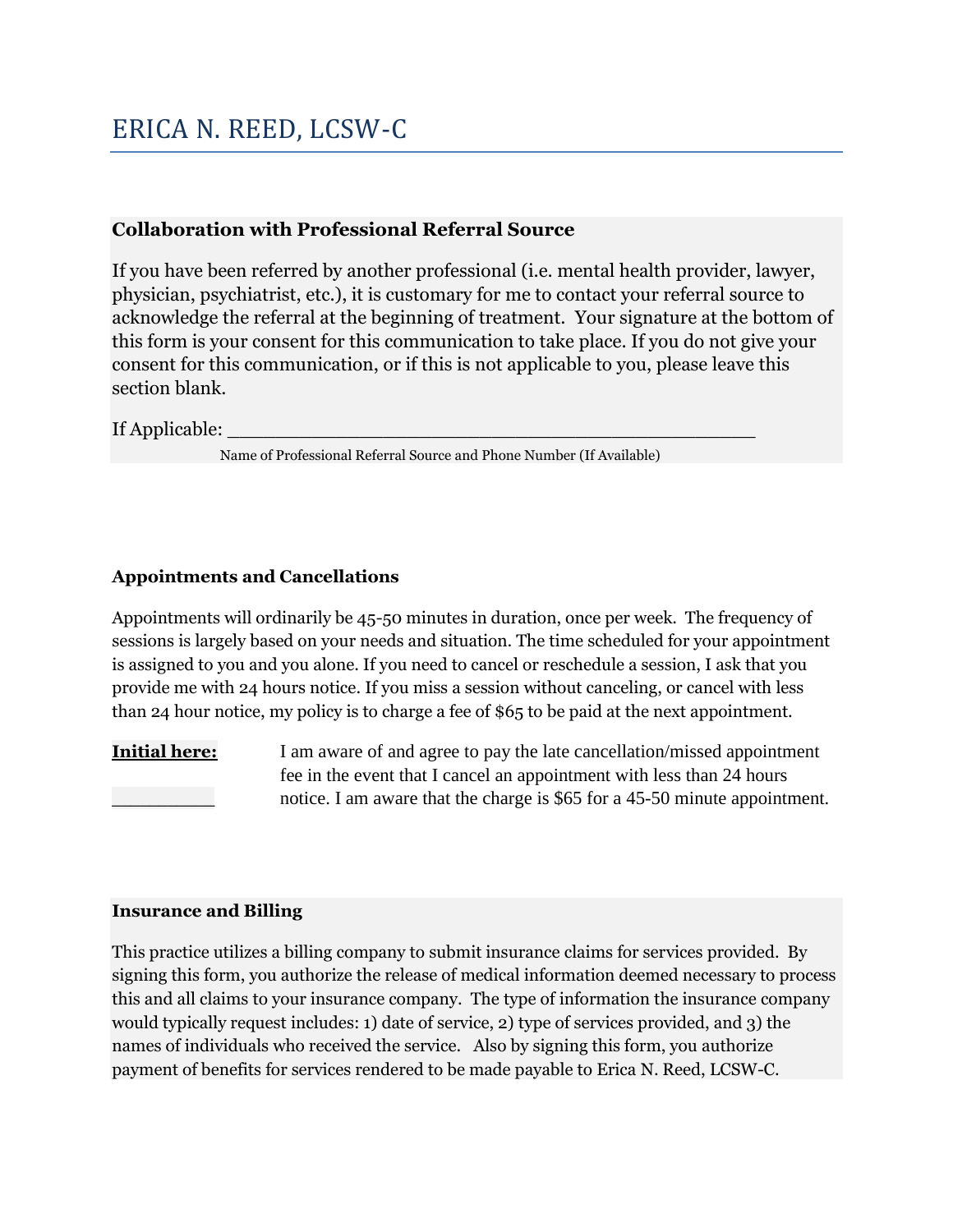## ERICA N. REED, LCSW-C

### **Financial Responsibilities**

You should understand that your insurance company may have certain coverage limitations and you will be responsible for charges once these limitations have been reached. At any time during treatment should you become ineligible for insurance coverage or have a change in your insurance, you must notify me. Should you continue to receive services with an ineligible status or unreported change in policy you will become responsible for ALL charges. The fee for the initial session is \$140 and each session thereafter is billed at \$110. I accept cash, check and charge for payments. Payment is due at the time of services and failure to make regular payments may be require that I suspend services. If your check is returned by your financial institution, you will be charged a \$35 returned check fee. Telephone calls which exceed 15 minutes will be billed at the full 50 minute rate.

### **Confidentiality and Client Records**

Issues discussed in therapy are important and are generally legally protected as both confidential and "privileged." However, there are limits to the privilege of confidentiality. These situations include:

- Suspected abuse or neglect of a child, elderly person or a disabled person
- When I believe you are in danger of harming yourself or are unable to care for yourself
- If you report that you intend to physically injure someone, the law requires me to inform that person as well as the legal authorities
- If I am ordered by a court to release information as part of a legal involvement
- When your insurance company is involved, e.g. in filing a claim, insurance audits, case review or appeals, etc.

A clinical chart is maintained describing your counseling goals and progress, dates of sessions, and notes describing each therapy session. Your records will not be released without your written consent, unless in those situations as outlined in the paragraph above.